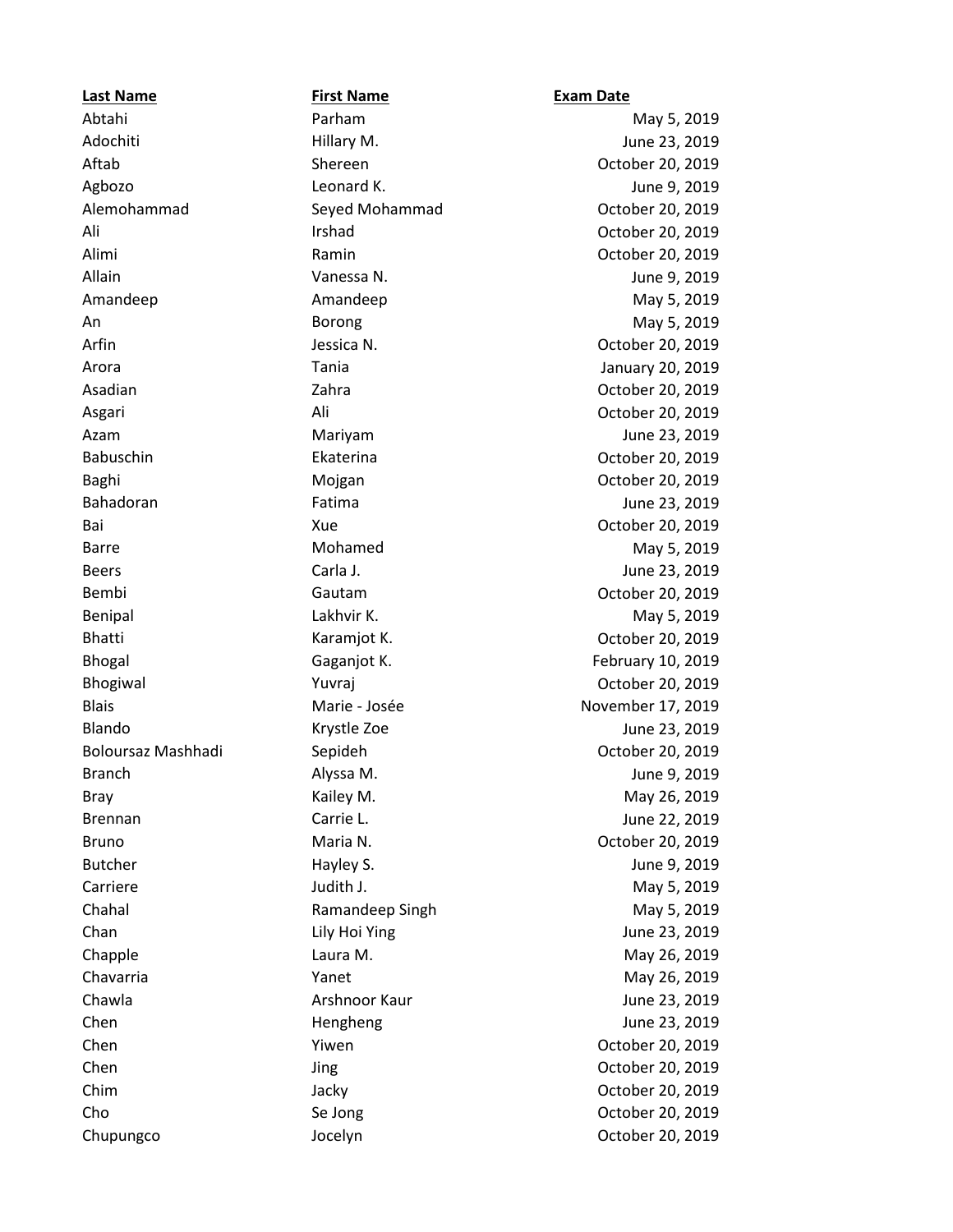Cook Brittany A. June 9, 2019 Corbin Emma C. June 9, 2019 Couture Vanessa M. June 9, 2019 Cruz Patricia Ann June 1, 2019 Csonka **Sarah Dolly Minnie** May 5, 2019 Cue Virena D.G. January 20, 2019 Cygan **Agnieszka** Agnieszka May 5, 2019 Da Yang Nay 5, 2019 Sherry T. The Sherry T. The Sherry T. All the Sherry T. The Sherry T. Sherry T. Sherry T. Sherry T. Sherry T. Sherry T. Sherry T. Sherry T. Sherry T. Sherry T. Sherry T. Sherry T. Sherry T. Sherry T. Sh Dadvar Roya January 20, 2019 Dang **Shannon** Shannon May 5, 2019 Dazo Sheryll Ann A. June 23, 2019 Delany **Amber E.** Amber E. Amber E. Amber E. Amber E. Amber E. Amber E. Amber E. Amber 22, 2019 Dennis **Communist Communist Communist Communist Communist Communist Communist Communist Communist Communist Communist Communist Communist Communist Communist Communist Communist Communist Communist Communist Communist Comm** Derakhshani Mary A. May 5, 2019 Deveau Brittany J. June 9, 2019 Dhaliwal **Example 2018** Arshdeep Singh **Archary 10, 2019** Dhaliwal Simarjoat June 23, 2019 Di Changhuai Ester October 20, 2019 Dixon Maressa A. October 20, 2019 Donovan Debbi L. June 9, 2019 Dopson Hayden Angus October 20, 2019 Ducasse **State According Service State According Service Control** May 5, 2019 Dulmage Stevi-Lyn M. Communication of May 5, 2019 Dunn **Mary Allison** Communication October 20, 2019 Dwyer Sydney T. Sydney T. Sydney T. Sydney T. Sydney T. Sydney T. Sydney H. Sydney T. Sydney H. Sydney T. Sydney H. Sydney T. Sydney H. Sydney H. Sydney T. Sydney H. Sydney H. Sydney H. Sydney H. Sydney H. Sydney H. Sydney Eikeland **Gallery Communist Communist Communist Communist Communist Communist Communist Communist Communist Communist Communist Communist Communist Communist Communist Communist Communist Communist Communist Communist Comm** Eng Cho Lizzeth October 20, 2019 Erenler Sibel October 20, 2019 Fazli Mahdieh October 20, 2019 Fehr Brittney L. Brittney L. Sammen L. Brittney L. Sammen L. 2019 Ferraro Shannon M. January 20, 2019 Fischer Stephanie Elaine May 26, 2019 Franzoni Joseph October 20, 2019 Frey Eduardo M. October 20, 2019 Gallant Brooke C. Service State State State State State State State State State State State State State State S Garcha **Parampaul S.** Parampaul S. **February 10, 2019** Garcha Kaifi October 20, 2019 Garcia Adriana Carolina June 23, 2019 Gautam Aditya January 20, 2019 Gibson **Rebecca L.** Rebecca L. **February 10, 2019** Gosselin Carolyn K. Carolyn K. May 5, 2019 Grewal Grewal Sarabjit K. Grewal Sarabjevich States (States School and School and School and School and School and School and School and School and School and School and School and School and School and School and School a Gulati Vikas Vikas October 20, 2019 Gurash Cody E. Cody E. Show Dune 23, 2019 Han Kyungil June 1, 2019 Hanna **Manual State S.** June 22, 2019 **June 22, 2019** 

Hanna **Manual Composed Contract Contract Voussef** Contract Composed Contract Contract Vuncie 22, 2019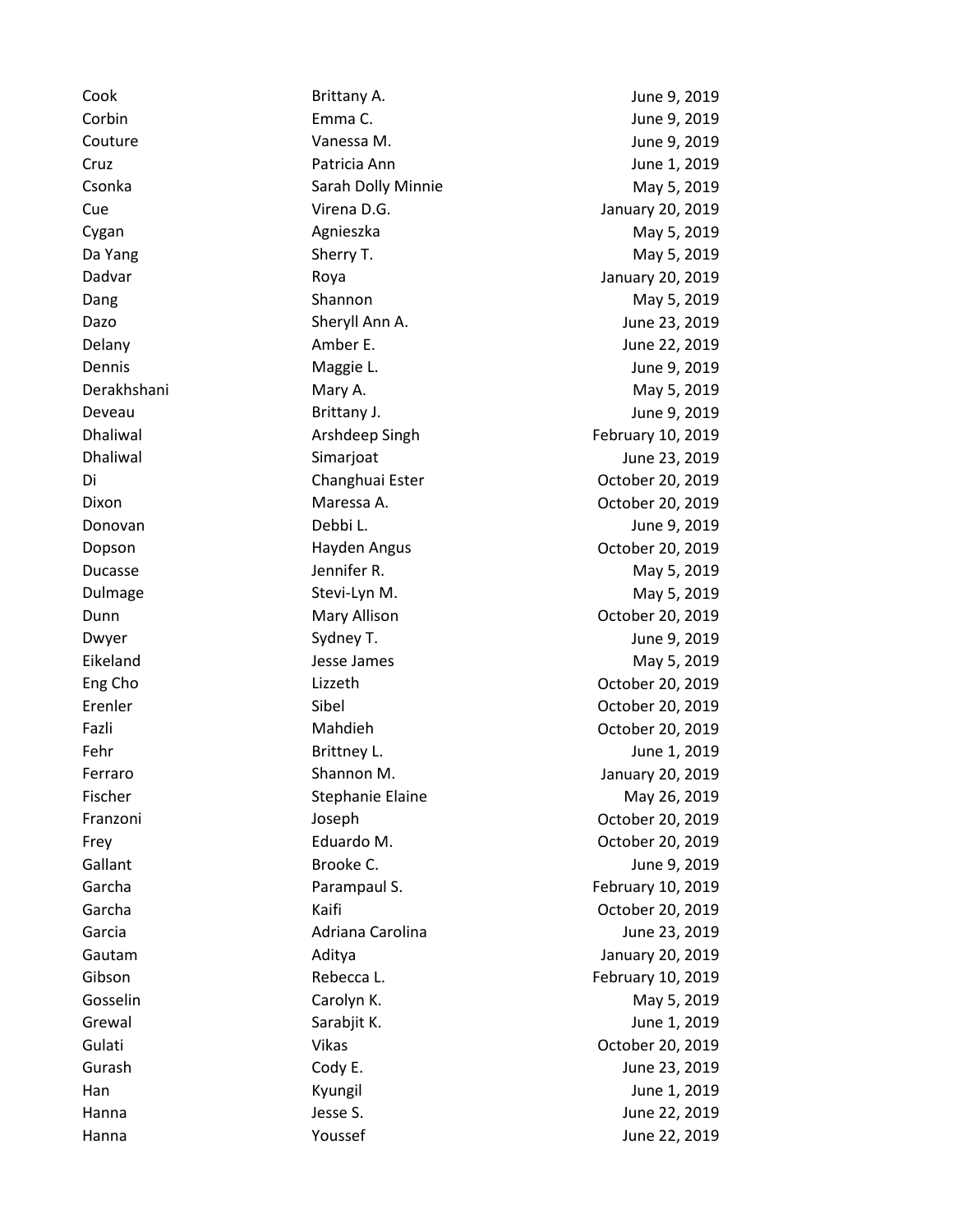Harris Cassandra C. October 20, 2019 Hart **Leah Denise** June 22, 2019 Hassan Khalid February 10, 2019 Hatoum **Ahmed** June 23, 2019 Hatzenbuhler **Exity Exits Exits Exits Exits Exits Exits** May 5, 2019 Heer Gurleen K. February 10, 2019 Hewitt **Diana B.** Diana B. The Diana B. All the Unit of the Unit of the Unit of the Unit of the Unit of the Unit of the Unit of the Unit of the Unit of the Unit of the Unit of the Unit of the Unit of the Unit of the Unit o Hicks Jeff M. June 9, 2019 Hines Diane October 20, 2019 Ho Nguyen Thuy Trang October 20, 2019 Holcombe **Heather L.** Heather L. May 5, 2019 Hou Ruihang October 20, 2019 Hoy Borba **Priscila** Priscila **Priscila** Priscila Priscila Priscila Priscila Priscila Priscila Priscila Priscila Hu Zhi October 20, 2019 Huang Shih-Hua October 20, 2019 Hui **Chun Man** Chun Man Man May 5, 2019 Hundal **May 5, 2019** Shubneet K. May 5, 2019 Huynh Deby T. January 20, 2019 Ikpotokin Emmanuel Amielemen October 20, 2019 Ivany Donna M. June 9, 2019 Izbasa Verona October 20, 2019 Jabari Khormouji Nikku October 20, 2019 Jahani - Rahaei **Reyhaneh May 5, 2019** May 5, 2019 Jasmine October 20, 2019 Jassal Manveet October 20, 2019 Jauw Jok Ying Charles Controller 20, 2019 Kalsi Parminder October 20, 2019 Kalsi Upinder K. October 20, 2019 Kang Jiyoun Jiyoun Coctober 20, 2019 Karunananthan **Christine** Christine **February 10, 2019** Kaur Gurpreet Gurpreet May 5, 2019 Kaur **Harpreet** Harpreet College Base Corporation of the May 1991 March 20, 2019 Kaur **Arshdeep** May 5, 2019 Kaur **Harneet** May 26, 2019 May 26, 2019 Kaur **Amandeep** Communication Amandeep Communication Communication Communication Communication Communication American American American American American American American American American American American American Ameri Kaur **Ramandeep Communist Communist Communist Communist Communist Communist Communist Communist Communist Communist Communist Communist Communist Communist Communist Communist Communist Communist Communist Communist Commun** Kaur Kiranpreet October 20, 2019 Kaur Simran P. Communications of the Summary School Simran P. Communications of the October 20, 2019 Kaur **Aishbir** Aishbir **Communist Communist Communist Communist Communist Communist Communist Communist Communist Communist Communist Communist Communist Communist Communist Communist Communist Communist Communist Communis** Kelly **Sarah L.** Sarah L. Sarah L. Sarah L. Sarah L. Sarah L. Sarah L. Sarah L. Sarah L. Sarah L. Sarah L. Sarah L Khademi **Hooman** Hooman Coctober 20, 2019 Khan Umar A. October 20, 2019 Kiani **Ellie** Ellie February 10, 2019 Kiani **Afsoon** Afsoon Afsoon Afsoon Afsoon Afsoon Afsoon Afsoon After After After After After After After After A Kim **Dong Hwan** Dong Hwan Cotober 20, 2019 Kitchen Alexa R. May 5, 2019

Klaver **Sarah Michelle Community Control** Cortober 20, 2019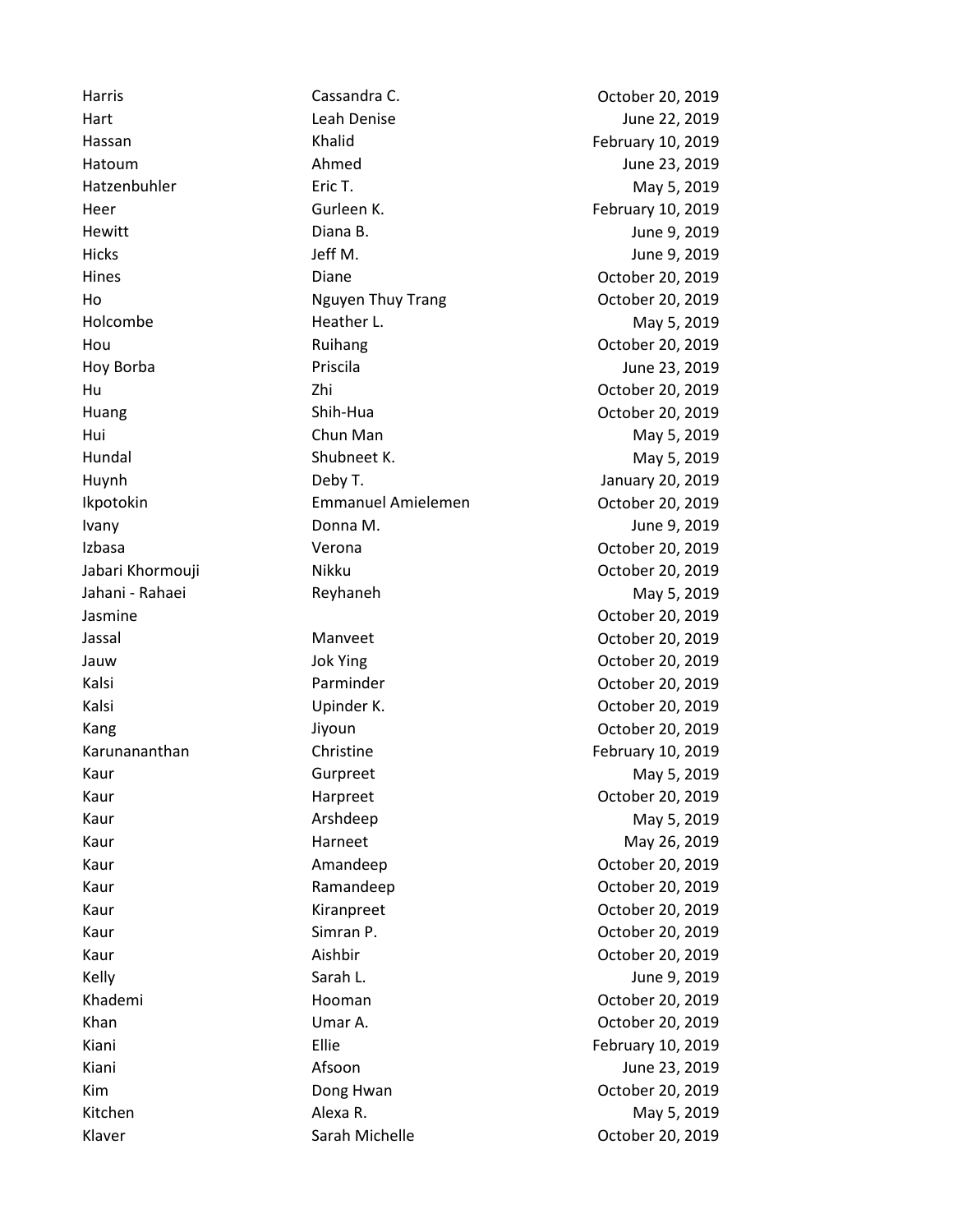Klein **Miriam Miriam Community** October 20, 2019 Koshelyev Artur October 20, 2019 Kowalczuk Krzysztof January 20, 2019 Krainikova Iuliia October 20, 2019 Krzyzanowski Adam T. May 5, 2019 Kumar **Harish Community Community** Harish Community Community October 20, 2019 Lai Nancy October 20, 2019 Laimite **May 5, 2019** Karen May 5, 2019 Lamarre Katy June 9, 2019 Lappenbush **Heather M.** February 10, 2019 Lavallee Yukiko January 20, 2019 Law Amber C. June 23, 2019 Lawrence Quinton O. June 9, 2019 Lawrence Shelley A. June 22, 2019 LeBlanc Alyssa A. June 9, 2019 LeBlanc **Manon R.** Manon R. Manon R. Manon R. Manon R. Manon R. Manon R. Manon R. Manon R. Manon R. M. M. M. 2019 Legere Nicholas M. June 9, 2019 Leow Zechariah October 20, 2019 Letwin Amber J. October 20, 2019 Li Dongyang January 20, 2019 Ling Contract Contract May 5, 2019 May 5, 2019 Liu Xiaoyi (Lindsay) June 23, 2019 Loucif Nassima October 20, 2019 Lovely Zulekha Akter October 20, 2019 Lu Lin June 23, 2019 Luddu Rajbir S. June 1, 2019 Luo **Heng Heng May 5, 2019** Ly Christine October 20, 2019 MacIsaac Claudia D. June 9, 2019 MacLean **MacLean** Tara Lee **June 22, 2019** Mahdavian Mehrdad October 20, 2019 Mahey **Nathan** Nathan January 20, 2019 Maldemay Laurie Anne January 20, 2019 Marin Jorge Communication of the Control of Communication of the Marine October 20, 2019 Marshall **Connie F.** Connie F. Marshall June 22, 2019 Marulanda Alicia October 20, 2019 Maunula Andrea J. October 20, 2019 May **Manufath M.** Ashlei M. Company Manufath M. Corober 20, 2019 Mayne **Elisabeth R.** May 5, 2019 **May 1, 2019** McCallum Brandon Brandon Brandon June 9, 2019 McCrea Kate V. Communications Controller 20, 2019 McDonald Matthew T. October 20, 2019 McLean Philip C. October 20, 2019 McMurrer **Mallori D.** Mallori D. McMurrer Museum Mallori D. McMurrer Museum Mallori D. McMurrer Museum Museum M Meng Shujun Shujun May 5, 2019 Meretsky Alyssa M. June 23, 2019 Min Hunki January 20, 2019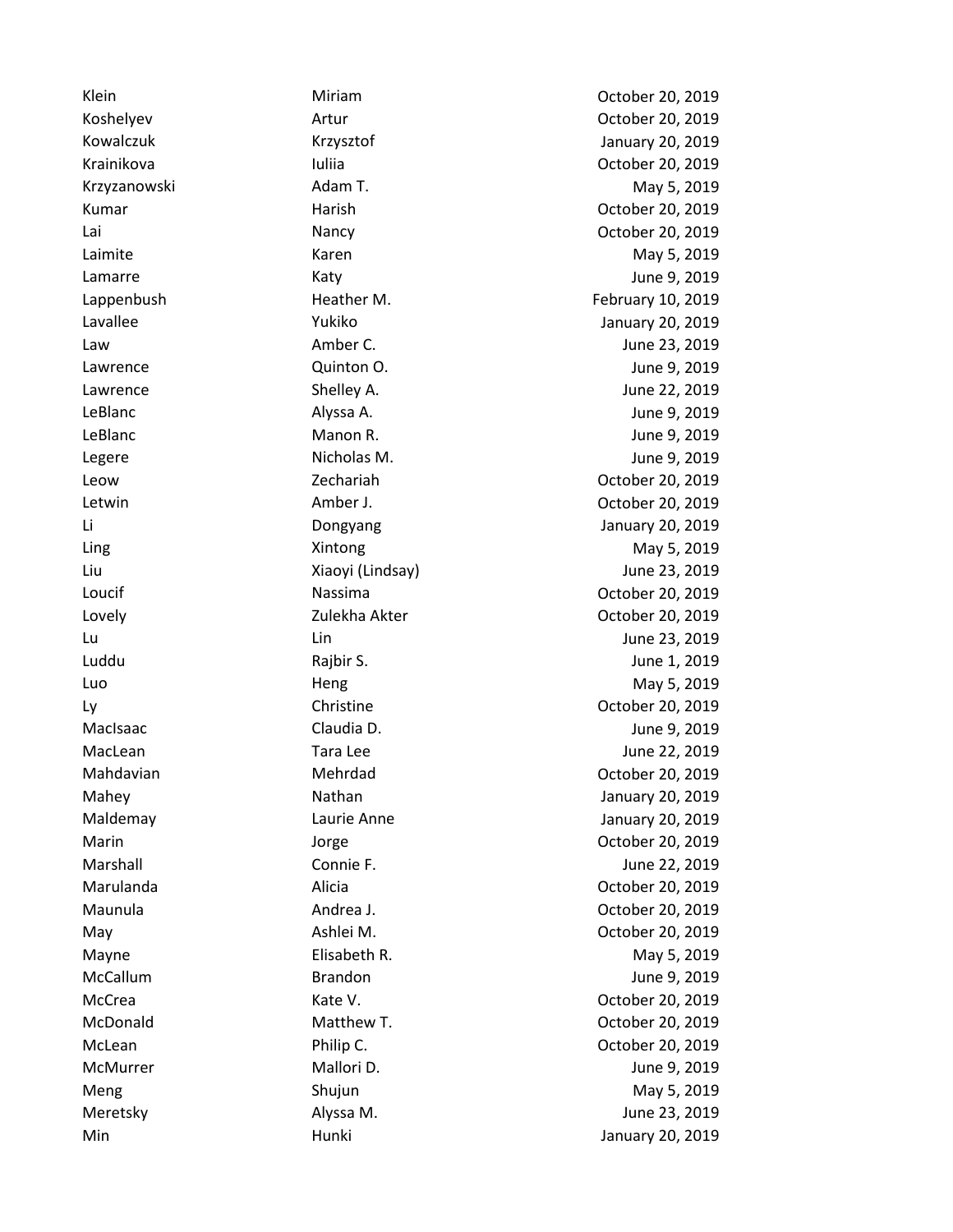Mirza Bushra Sonia May 5, 2019 Mohammad Faizan October 20, 2019 Moir **Emily B.** Constants Emily B. Constants Emily B. And The Moir State of the U.S. 2019 Molabecirovic Jasmina October 20, 2019 Molina **May 5, 2019** Henry S. The May 1, 2019 Momenpour **Fariba** Fariba June 23, 2019 Monaco Madeline E. Madeline E. May 5, 2019 Neophytou **Demetra** Demetra May 5, 2019 Ng Katrina L. October 20, 2019 Nguyen Khue June 9, 2019 Nguyen **National National Nhuy N.** National Common Coronal Coronal October 20, 2019 Nguyen **Truc Thi Thuy Communist Communist Communist Communist Communist Communist Communist Communist Communist Communist Communist Communist Communist Communist Communist Communist Communist Communist Communist Communist** Nickerson Johnna June 22, 2019 Noury Mahdy Mohamed Ahmed January 20, 2019 Ochi Hamida November 17, 2019 Ohadugha Chibuike A. October 20, 2019 O'Hara **Brent D.** Brent D. May 5, 2019 O'Hare Kevin L.C. October 20, 2019 Olvera Cervantes Daniela L. June 23, 2019 Osman Amel A. October 20, 2019 Otaki Lida October 20, 2019 Pandher **Harpreet Kaur** May 26, 2019 Pannu **Amandeep K.** Communication Communication Amandeep K. Communication Communication Communication Communication Park **Iris May 26, 2019** Patel **Minal** Minal **Communist Communist Communist Communist Communist Communist Communist Communist Communist Communist Communist Communist Communist Communist Communist Communist Communist Communist Communist Communist C** Patel Jashminkumar S. October 20, 2019 Patel **Sweta** Sweta **Communist Communist Communist Communist Communist Communist Communist Communist Communist Communist Communist Communist Communist Communist Communist Communist Communist Communist Communist Communist C** Peaker **May 5, 2019** Courtney **May 5, 2019** May 5, 2019 Peng Jia Liang Jia Liang Detober 20, 2019 Pentney **Beth A.** Beth A. May 5, 2019 Pepin **Example 2018** Eric Lam **Example 2018** 2019 May 5, 2019 Phaneuf **Communist Communist Communist Communist Communist Communist Communist Communist Communist Communist Communist Communist Communist Communist Communist Communist Communist Communist Communist Communist Communist Com** Pirani Farhat S. January 20, 2019 Pocklington **Rebecca H.** Rebecca H. May 26, 2019 Podruchny **Brandy G.** Brandy G. The State of the Brandy G. The State of the Brandy G. The State of the Brandy G. Popli **Ina** Ina Ina Ina Ina Ina ina kaominina amin'ny fivondronan-kaominin'i Popli amin'ny fivondronan-kaominin Potter The Contract of Lessica L. Contract of Lessica L. Contract of Lessica L. Contract and Lessica L. Contract L Prajapati Deep Ashokbhai October 20, 2019 Proudfoot **Carmen L.** Carmen L. May 26, 2019 Pushkarna **Richa Richa International Pushkarna** January 20, 2019 Quach Johnson October 20, 2019 Qureshi Altaf A. October 20, 2019 Rahbari Aghdam **Roghieh (Roghy)** May 5, 2019 Rana **Ekta May 5, 2019** The Ekta May 5, 2019 Rani May 5, 2019 Rani Konica May 5, 2019 Rathore Ramandeep Kaur October 20, 2019

Rehman and Ateeq and Ateas and Ateeq and Ateeq and Ateeq and Atee $\alpha$  May 5, 2019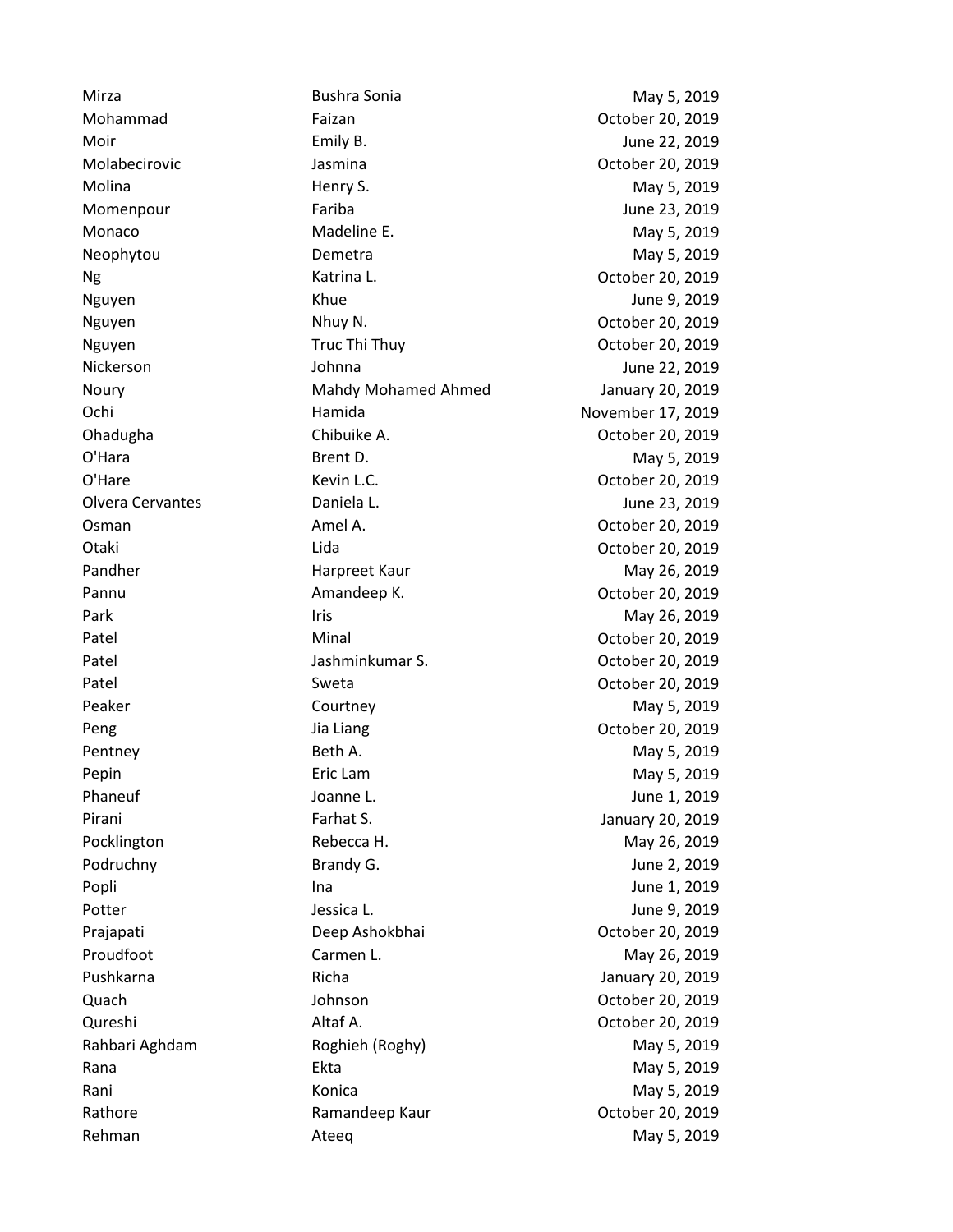Rhee Chansoo Chansoo May 5, 2019 Richard-Grenier Joanie November 17, 2019 Rivera La Reyn A. June 23, 2019 Roach **Annamaria** Annamaria Corober 20, 2019 Rohozina **May 5, 2019** Kateryna May 5, 2019 Rossi Marina A. May 5, 2019 Sagoo Priya May 5, 2019 Sahadeo Brandon D. October 20, 2019 Sakkar Eyad June 22, 2019 Salpietro **Alessandro G.** Calpietro **Contract Contract Alessandro G.** Contract Alexandro G. Samiei Bourkheili **Erfan** Fran June 23, 2019 Sandhu **Prabhjot K.** Prabhjot K. June 23, 2019 Sandhu Gurpreet S. October 20, 2019 Sandhu Harmeet K. October 20, 2019 Saxena Sonali Sonali January 20, 2019 Schrader Katlyn S. June 9, 2019 Sedor **Samantha M.** Samantha M. May 5, 2019 Sellathurai Jeeva May 5, 2019 Shah Shah Sapna Gaurav Corober 20, 2019 Shaikh Sadiyah Bibi October 20, 2019 Sharma Yogesh October 20, 2019 Sheikholeslami Farzad October 20, 2019 Shi Zijun October 20, 2019 Shinh **Priya** Priya **May 5, 2019** Sim **Taryn C.** Carryn C. Communication of the U.S. Communication of the U.S. 2019 Singh February 10, 2019 Hasanpreet February 10, 2019 Singh **May 5, 2019** Rajwinder **May 5, 2019** May 5, 2019 Singh Gurpartap October 20, 2019 Singh Sukhpreet May 26, 2019 Singh Deepak June 23, 2019 Singh Sarbjit October 20, 2019 Singh Gurnoor Gurnoor Constanting Communications of the Structure Constanting October 20, 2019 Slack Joanne A. May 5, 2019 Smith **Emmitt J. Emmitt J. Emmitt J. June 9, 2019** Smith **Teresa L.** Teresa L. May 5, 2019 Sprague Lori June 9, 2019 Stevens **Kevin T.W. Consumers CONSIDER CONSIDERATE: CONSIDERATE: CONSIDERATE: CONSIDERATE: CONSIDERATE: CONSIDERATE: CONSIDERATE: CONSIDERATE: CONSIDERATE: CONSIDERATE: CONSIDERATE: CONSIDERATE:** Stewart **Angelita A.** Angelita A. Corober 20, 2019 Storz **Indra M.** Indra M. **October 20, 2019** Suva Carmela S. October 20, 2019 Suvajac Juliana L. June 1, 2019 Taheri - Shirazi Maryam October 20, 2019 Taib **Heleen** Heleen May 26, 2019 Thabet **Khaldoon A.** February 10, 2019 Tharmabala Tharmika October 20, 2019

Rempel **Rempel Hailey S.** May 26, 2019 Theriault Lauren E. June 22, 2019